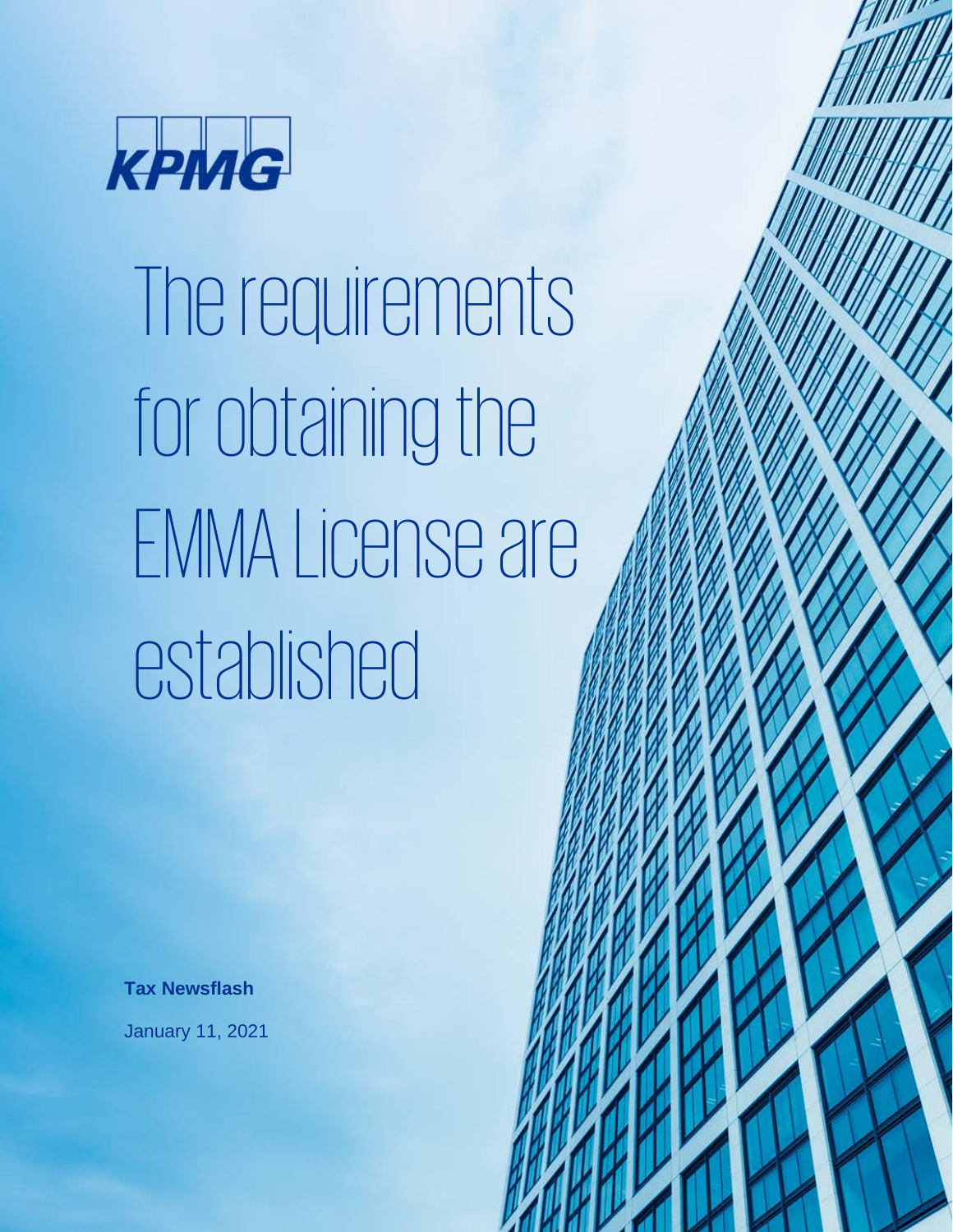# The requirements for obtaining the EMMA License are established

On December 23th, 2020, by means of Resolution No. 039-20, the Licensing Commission for Multinational Companies Headquarters approved the minimum requirements for those companies that wish to obtain the Multinational Company license for the Provision of Services Related to Manufacturing, better known by its acronym, EMMA. Among the requirements approved by the Commission, we can highlight the following:

Leer [versión web](https://home.kpmg/pa/es/home/insights/2021/01/ci-establecen-requisitos-licencia-emma) 

 $\blacktriangleright$ 

#### **1. Minimum business group´s assets**

The business group to which the company applying for the EMMA License belongs must have a minimum of **seventy-five million dollars (US \$ 75,000,000.00)** in assets. The other option to apply is for the company to provide manufacturing services to at least **three (3)** affiliates, subsidiaries, or related parties. To verify that the company complies with the above, the Consolidated Financial Statements of the Business Group must be provided. These Financial Statements must be either audited or certified by an Authorized Public Accountant. On the other hand, to prove that the company will provide manufacturing services to more than 3 related parties, an Affidavit signed by the company´s legal representative where the affiliates, subsidiaries or related parties to whom the manufacturing services would be provided are identified.

#### **2. Minimum capital required**

In the event that the company establishes its headquarters in Panama, it must have a minimum initial capital of **two million dollars (US \$ 2,000,000.00)**. This requirement can be verified by means of a cash flow report, or by a certification by the treasurer or secretary of the soliciting company that confirms that the company has the minimum capital required.

#### **Requirement for Companies with a SEM License that wish to obtain the EMMA License**

Companies that already have a SEM License and wish to carry out activities for the provision of manufacturing services in accordance with Law 159 of 2020, must apply for the EMMA License. However, when applying for the license, the company may omit the following requirements at the time of its filing:

- Financial Statements of the Business Group;
- Bank Reference Letter:
- Certification of the treasurer or secretary of the society;

If you require assistance to apply for the EMMA License, do not hesitate to contact the manager, director or partner who attends you, or our team of specialists in tax services.